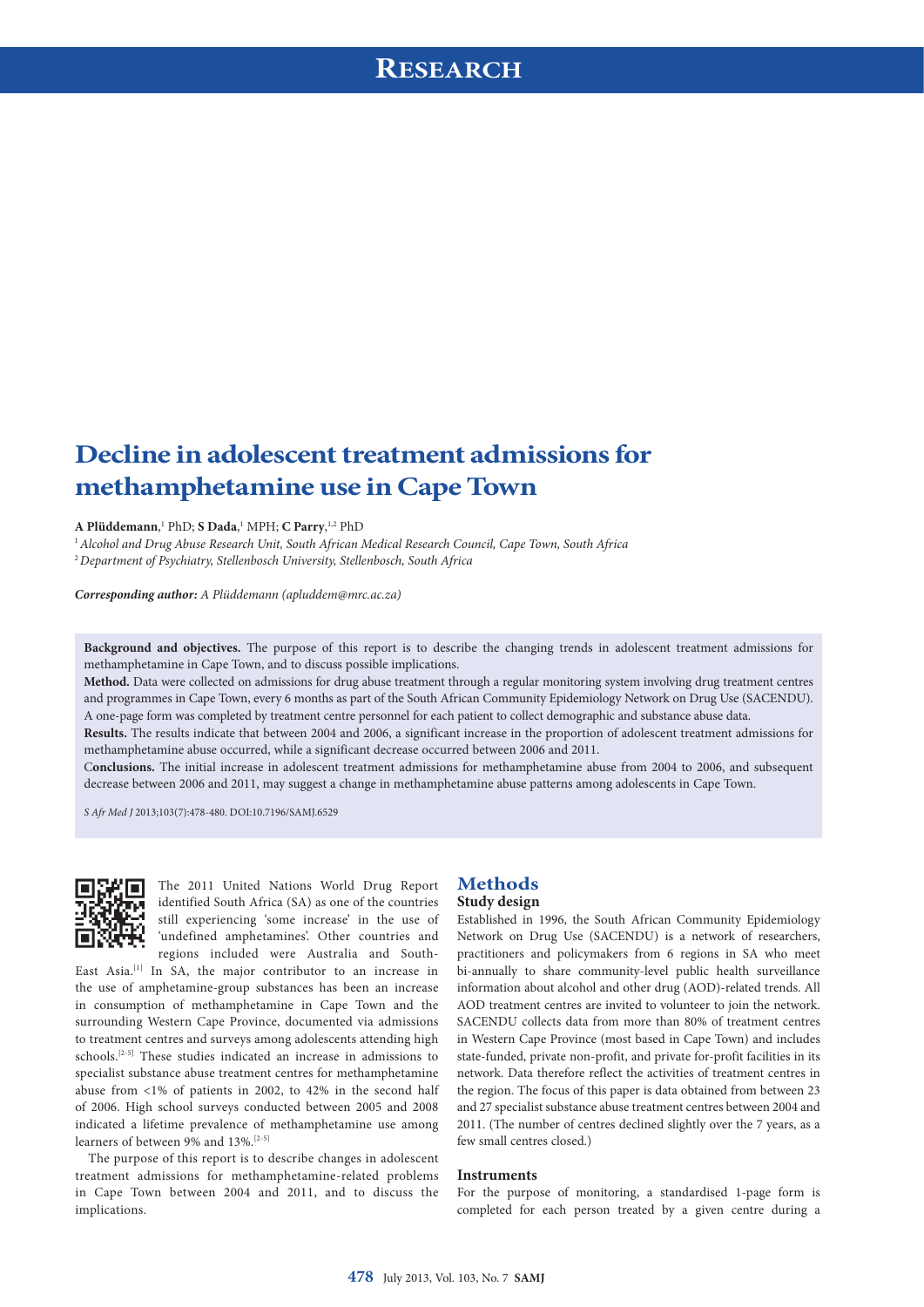# **RESEARCH**

particular 6-month period. The form records responses concerning the source of referral for treatment, biographical information, the type of treatment received (in- and/or outpatient), the primary and secondary substances of abuse (including alcohol, over-the-counter and prescription medicines, and illicit drugs), the mode(s) of use, frequency of use, age at first use and whether the person had received treatment prior to the current episode. The form is based on the instrument developed by the Pompidou Group in Europe in the early 1990s and, more recently, on the Treatment Demand Indicators (TDI) used by the European Monitoring Centre for Drugs and Drug Addiction.<sup>[6]</sup> To ensure data quality, treatment centre personnel regularly receive training in data collection, and completed forms are checked for missing information and possible miscoding. Forms are completed by treatment centre personnel upon admission or shortly thereafter.

### **Ethics**

Ethical approval for this study was provided by the South African Medical Research Council's Ethics Committee and the University of Stellenbosch's Health Research Ethics Committee. The study is a record review, and consent from patients was therefore not required.

#### **Data analysis**

Data were analysed using IBM SPSS version 20 and SAS. The Cochran-Armitage trend test was used to test for significant trends over time.

### **Results**

Fig. 1 indicates that the proportion of adolescents (i.e. patients <20 years old) seeking treatment with methamphetamine as their primary substance of abuse increased steadily from 24.2% in the first half of 2004 (*n*=138/571) to 60.2% in the first half of 2006 (*n*=436/724). This proportion, however, steadily began to decline from the second half of 2006 (58.6%: *n*=446/761) to the second half of 2011 (24.5%: *n*=105/429). The Cochran-Armitage Trend test showed this decrease to be significant (z=-20.06, *p*<0.0001). Notably, during the same time period, the proportion of adult patients (≥20 years old) reporting methamphetamine as their primary substance of abuse increased significantly from 28.7% (*n*=551/1 927) in the first half of 2006 to 41.5% (*n*=949/2 288) in the second half of 2011  $(z=7.19, p<0.0001)$ .

Between 2006 and 2011, the total number of adolescent and adult patients admitted to treatment centres during each 6-month period remained fairly constant, generally ranging between 2 600 and 2 900 patients. Table 1 shows the proportions (as percentages) of different primary drugs reported by adolescent patients between 2006 and 2011. The decline in methamphetamine as a primary substance of abuse was accompanied by a proportional increase in abuse of cannabis, and not other 'hard drugs'. First-time admissions for adolescent patients remained between 80% and 93% of all admissions between 2006 and 2011, leaving fairly low numbers of previously treated patients.



*Fig. 1. Proportions of patients reporting methamphetamine as a primary substance of abuse by 6-monthly reporting period: patients aged ≤19 (youth ) v. patients aged ≥20 (adults).*

| Table 1. Primary substances of abuse for patients <20 years old – Western Cape (%) |         |          |                  |               |         |         |                 |       |             |
|------------------------------------------------------------------------------------|---------|----------|------------------|---------------|---------|---------|-----------------|-------|-------------|
| Period                                                                             | Alcohol | Cannabis | Cannabis/mandrax | Cocaine/crack | Heroin  | Ecstasy | Methamphetamine | Other | Total $(N)$ |
| 04a                                                                                | 5.1     | 33.1     | 23.3             | 3.7           | 8.2     | 0.9     | 24.9            | 1.1   | 571         |
| 04b                                                                                | 2.3     | 24.4     | 17.6             | 2.9           | 8.6     | 0.6     | 42.0            | 1.6   | 619         |
| 05a                                                                                | 2.5     | 24.5     | 9.3              | 1.9           | 11.5    | 0.8     | 48.7            | 0.9   | 637         |
| 05 <sub>b</sub>                                                                    | 3.1     | 22.1     | 6.7              | 1.3           | 12.9    | 0.4     | 53.0            | 0.0   | 674         |
| 06a                                                                                | 1.7     | 17.4     | 3.9              | 0.6           | 15.3    | 0.0     | 60.2            | 1.0   | 724         |
| 06 <sub>b</sub>                                                                    | 2.9     | 26.0     | 2.6              | 0.4           | 7.1     | 0.0     | 58.6            | 0.1   | 761         |
| 07a                                                                                | 3.6     | 24.4     | 2.4              | 0.6           | 9.6     | 0.1     | 56.5            | 0.0   | 803         |
| 07 <sub>b</sub>                                                                    | 5.0     | 35.1     | 3.7              | 0.5           | 11.1    | 0.0     | 43.2            | 1.4   | 812         |
| 08a                                                                                | 5.0     | 33.1     | 3.5              | 0.6           | 10.1    | 0.2     | 45.5            | 0.0   | 622         |
| 08 <sub>b</sub>                                                                    | 3.3     | 42.8     | 2.3              | 2.3           | 7.6     | 0.0     | 39.1            | 2.6   | 657         |
| 09a                                                                                | 5.0     | 39.6     | 3.3              | 0.3           | 6.3     | 0.0     | 42.4            | 0.0   | 902         |
| 09 <sub>b</sub>                                                                    | 5.9     | 45.7     | 2.0              | 0.5           | 7.5     | 0.0     | 36.1            | 0.0   | 615         |
| 10a                                                                                | 6.9     | 45.4     | 5.4              | 0.3           | 6.6     | 0.1     | 33.3            | 0.0   | 702         |
| 10 <sub>b</sub>                                                                    | 14.6    | 38.2     | 4.6              | 0.5           | 7.2     | 0.0     | 33.1            | 1.8   | 610         |
| 11a                                                                                | 6.5     | 60.5     | 2.6              | 0.3           | 3.5     | 0.0     | 25.3            | 1.3   | 620         |
| 11 <sub>b</sub>                                                                    | 4.9     | 58.3     | 2.6              | 0.5           | $7.0\,$ | 0.0     | 24.5            | 2.3   | 429         |
|                                                                                    |         |          |                  |               |         |         |                 |       |             |

04a = January - June 2004, 04b = July - December 2004, etc.